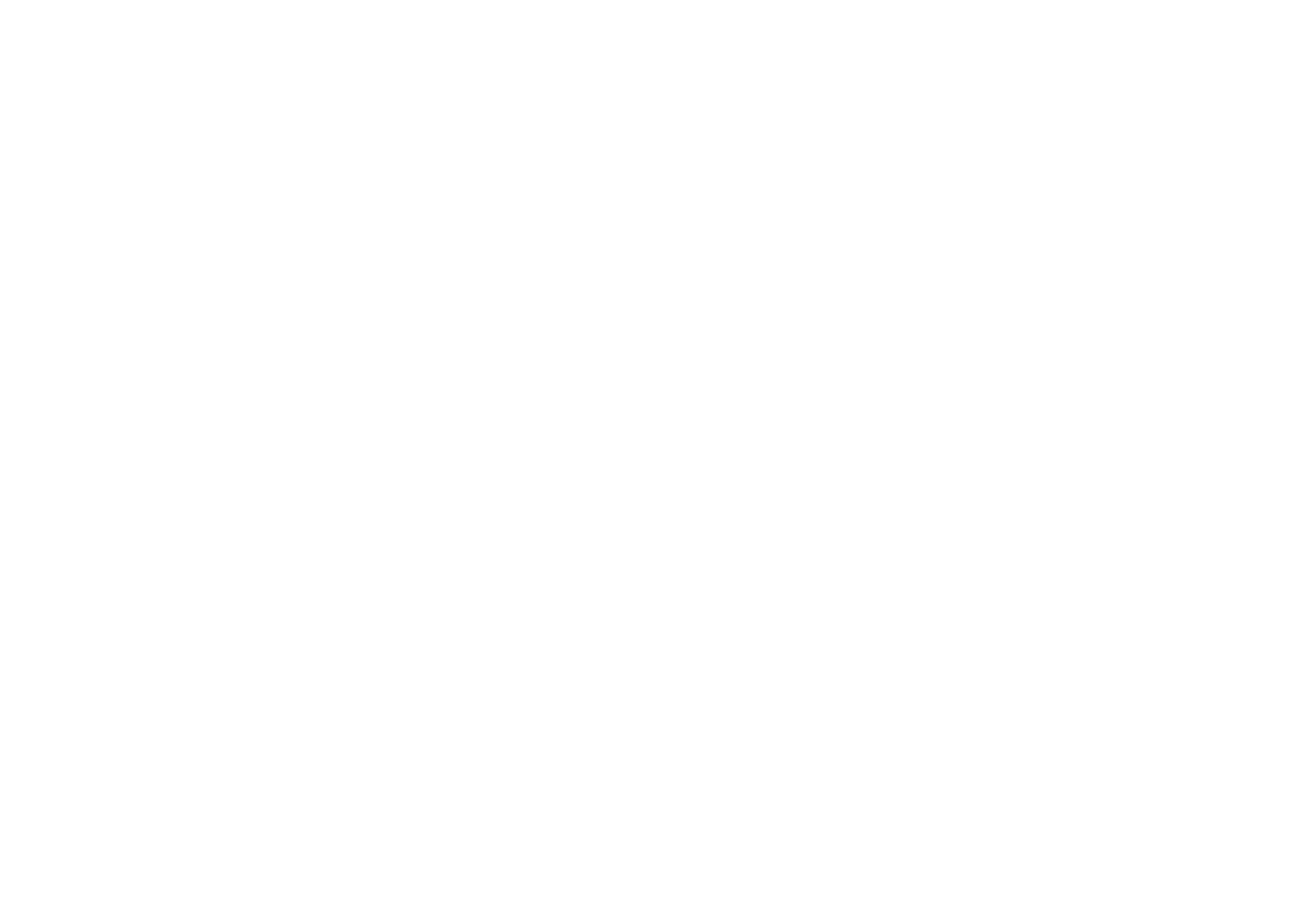# **Contents**

| Peace vs. Justice in the Global North 5                                        |  |
|--------------------------------------------------------------------------------|--|
| Global Justice, North and South 8                                              |  |
| Bridging the Gaps $\ldots \ldots \ldots \ldots \ldots \ldots \ldots \ldots 11$ |  |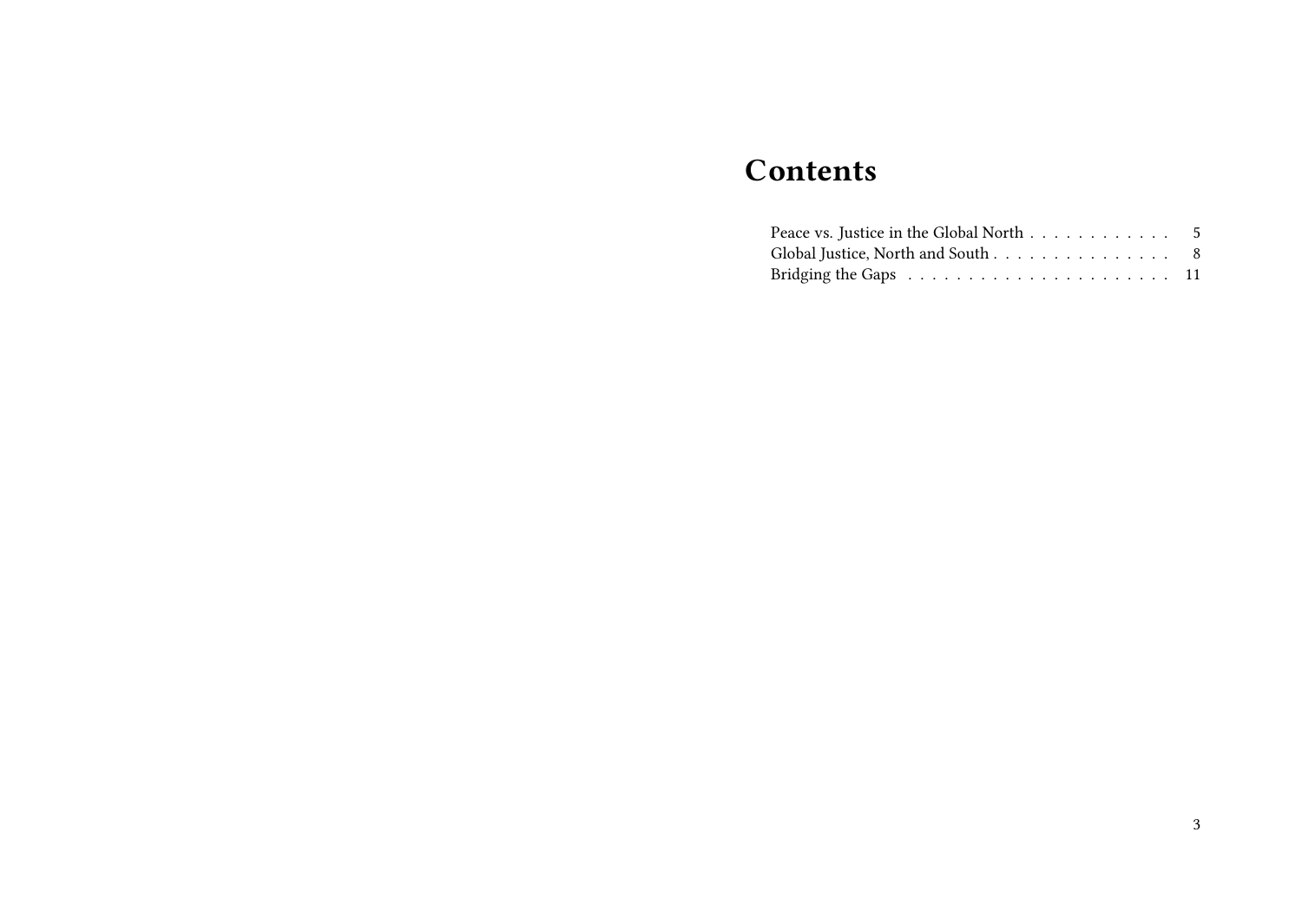to believe that resistance is futile in this country. In this country, resistance is imperative. The immediate failure of any given action does not mean that we should give up, but rather that we should tailor our tactics to the evolving situation. The past year's conjunction of ideologies and contexts, modes of power and modes of resistance, has offered a unique learning experience. It's served to clarify and reinforce that peace is best framed as global justice, and that global justice is best framed beyond the north alone.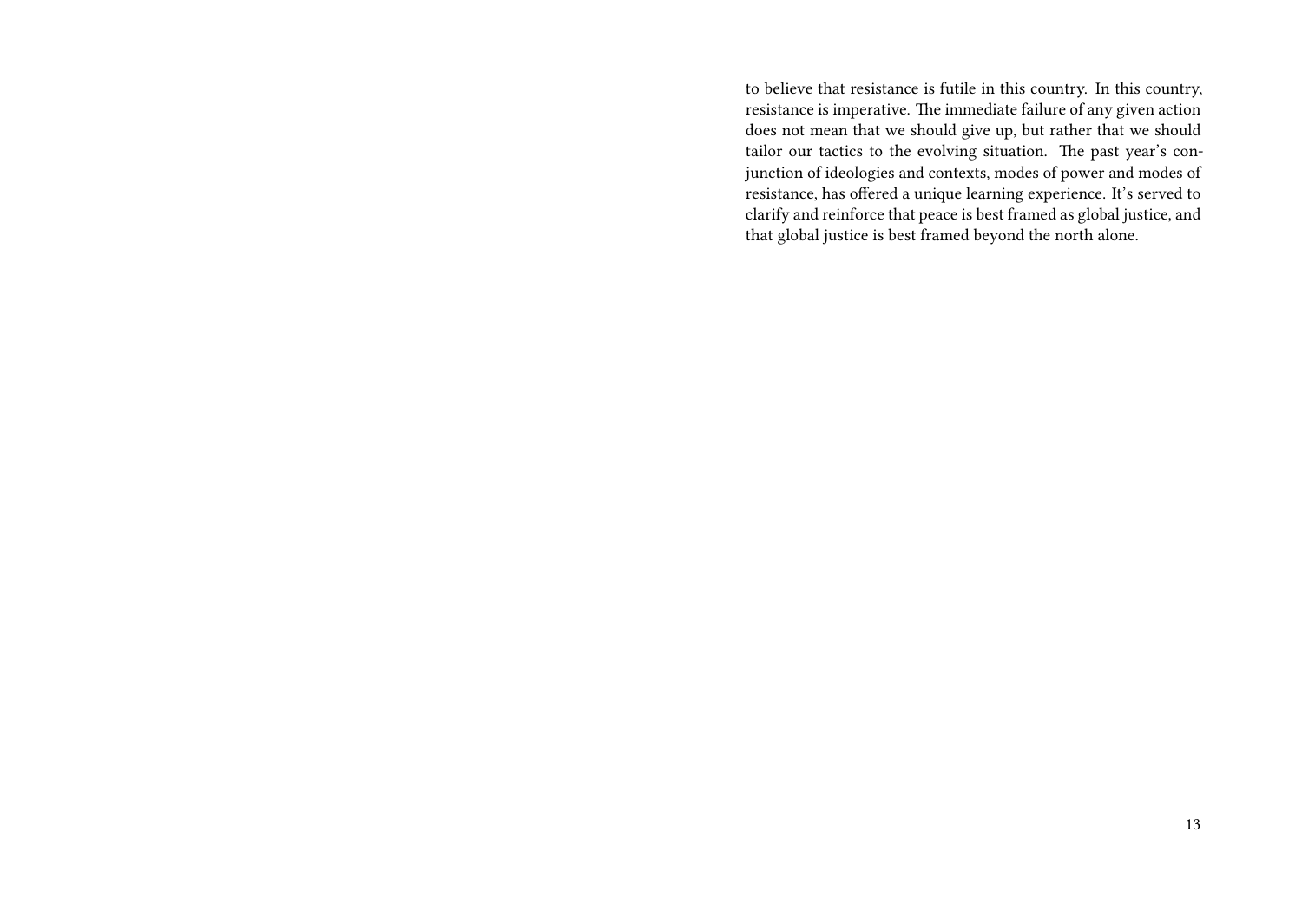from streets we claimed without permission. The question for us is whether or not to collaborate in the process that shores up the empire; whether or not to cooperate in our own policing. So when I call on privileged activists to be willing to risk higher personal stakes, what I'm saying is that in order to unseat hegemony, more of us need to take the decisive plunge toward rejecting consent.

What would this mean? For one thing, it means insisting upon a free speech that is true political participation, and not just a sanctioned pressure valve for siphoning off dangerous steam. It means taking responsible initiative. It means forging respectful allianes. Where war is concerned, it means deepening analysis beyond sympathetic liberal and/or Christian conscience, to the mechanisms of imperialism and capitalism. It means setting goals that reach beyond the amelioration of unpleasantness and the tempering of conflict, to the structural underpinnings of injustice.

For privileged organizers, it means commitment to intelligent planning and to dialogue that reaches outside the subcultural comfort zone. We need to recognize the importance of context in conditioning our tactics, and this requires the ability to locate our own personal decisions in a much wider field of vision. Strategic coalition both within this country and between countries means being aware of our positionality within the structure of the capitalist system, and within the structure of the U.S. empire. Cultures of resistance stem from the interaction of ideology with location. In other words, we make choices from within given locations, in conjunction both with those who share compatible principles but have different structural locations, as well as with those who share a location in the structure but who have different ideas about what should be done. It means maintaining horizontal communication lines to coordinate the concerted efforts of those at multiple locations.

Thatos solidarity: neither a watering-down to the lowest common denominator acceptable to the American mainstream, nor a macho appropriation of the revolutions of our neighbors. I refuse

From Fall 2002 to Spring 2003, much of my political activity focused on opposing the invasion of Iraq. Autumn 2003 was sandwiched by Cancun and Miami, and on all these occasions success seemed far away. September's euphoric WTO ministerial meeting spurred dissenters on, only to be trounced at the FTAA summit two months later. Setbacks are how we learn, right? In a single year of resistance in confrontation with both the neoconservative militarist and the neo-liberal strategies of world domination, I glimpsed two criss-crossed contrasts in protest culture coming into play. The first framed organizing either as antiwar or as global justice in the United States; the second framed global justice organizing differently in the north and the south. As we grapple with understanding the manifestations of power, and how resistance to it must evolve, there's a lot to be learned from these juxtapositions.

#### **Peace vs. Justice in the Global North**

While there is significant overlap, it is fair to distinguish two strains of relatively privileged dissent in this country, with identities constructed through different genealogies, mentors, organizations and seminal campaigns. In the loosest sense, one could track them through their faiths: in spirituality, or in some form of a radical left. From World War I to Vietnam to Iraq, parts 1 and 2, both movements have vehemently opposed American wars, though that opposition has not been based necessarily in identical rationales, or compatible tactics of resistance.

So in a sense, it was a relief for me to take the streets once again this fall against the institutions of global capitalism, after a year of protesting the invasion of Iraq. This was more my style. Meaning…what? That I'd prefer the dissentionary privilege of hanging out with white kids in black Carhartts and stenciled patches lining up for their vegan dinner from Food Not Bombs, over that of hobnobbing with cleaner, older white folks in sweaters and slacks bow-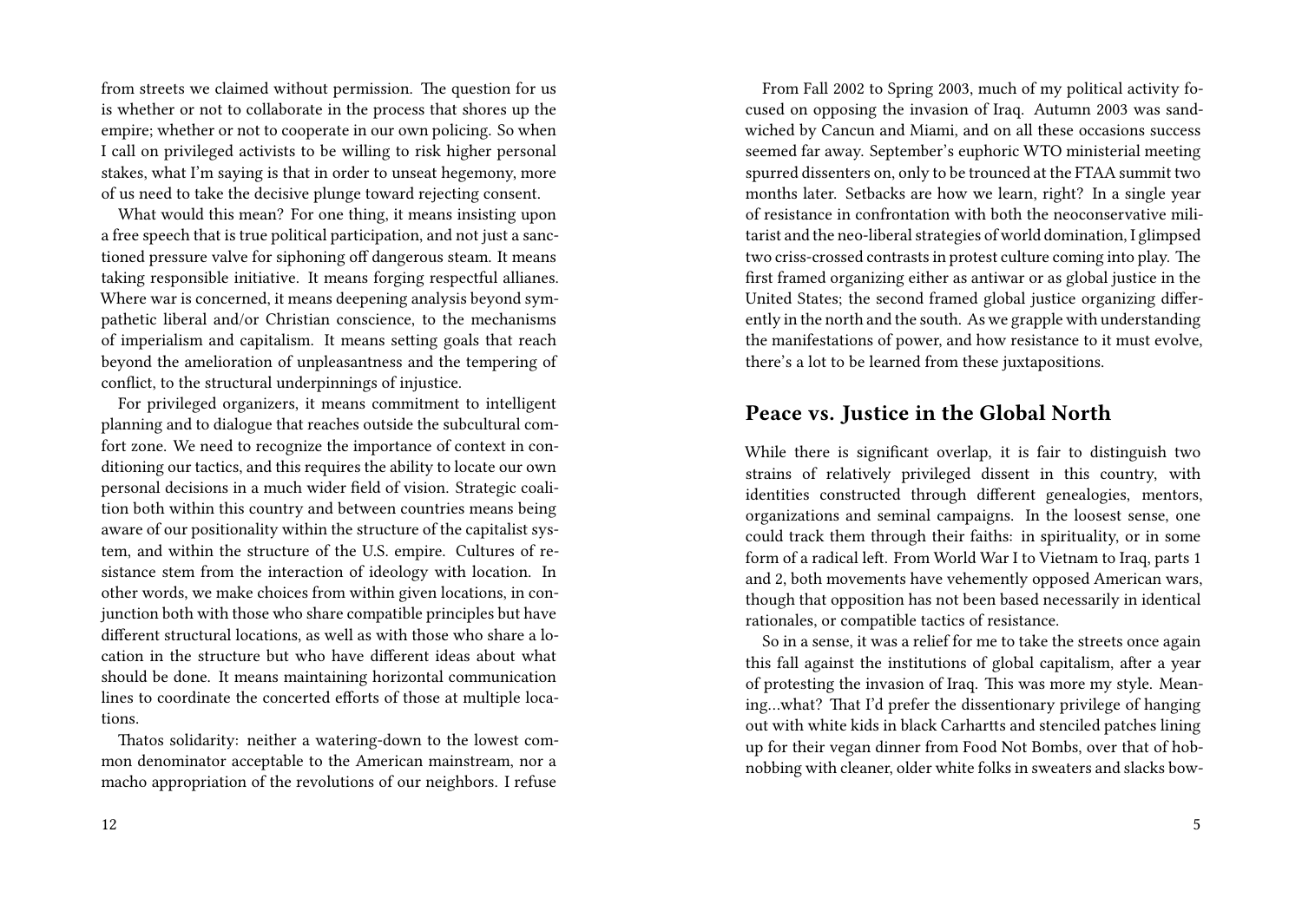ing heads at a candlelight vigil? That I'd prefer ripping down fences to the beat of a bucket drum brigade over pledging not to raise my voice as I step across a line into the arms of the authorities? That I'd feel less discomfort with a culture that fetishizes tactics of confrontation and escalation, than with one that fetishizes tactics of non-confrontation and de-escalation? I won't deny my tendencies. But it's not quite what I mean. In any case these are superficial characterizations. And yet I do think that faultlines between organizing cultures often indicate deeper differences, both at the level of fundamental analysis and at the level of structural location, the latter especially when there is a subtext of race/class privilege involved. It's an acknowledged problem that global justice organizing in the United States tends to be dominated iconographically by a very specific subculture claimed by the crusty-punk-anarchist set, largely white; and that this very specific subculture can be alienating to people who are not young, not white, not male, or who just happen to like the wrong music. The underlying causes of such discomfort within a movement need to be addressed, if a movement is ever to gain critical mass  $-$  i.e. to become effective, and not merely an alternative enclave. Superficial stylistic expressions must not be mistaken for underlying substance, nor insular scenes for cohesive social movements. The Root Cause coalition, as a case in point, played a key role in the Miami mobilization; yet by default, the general atmosphere of meetings at the convergence center did not reflect this. Indeed, the reminder that it was Root Cause-affiliated activists who bore the worst instances of police brutality risked falling through the cracks.

But even among the relatively privileged, the targets we choose to focus on and the tactics we bring to bear offer clues to the way in which we understand the world, its structures of oppression, and our roles and identities in relation to them. My comfort level in a global-justice as opposed to a peace context goes deeper than demeanor. It has to do with the fact that here the target is more directly linked to an analysis of capitalism, and to a conception of

### **Bridging the Gaps**

My goal here is not to parse the results of the trade talks, or developments in economic and military policy. But it is relevant to note that neither in the WTo nor in the FTAA negotiations is everything going in accordance with the U.S. master plan: thus the shift toward more military and unilateral approaches in U.S. international relations.

In the textbook Gramscian sense, hegemony means a form of domination in which the component of persuasion outweighs that of coercion. Correspondingly, consent outweighs resistance among those subordinated. If the level of force is being ratcheted up, whether in silencing domestic dissent, quelling international opposition, or securing access to key resources, it's a sign that hegemony is precarious, that consent is slipping. It's an indication of weakness, not strength. However, this does not mean that control is slipping  $-$  yet. only that it's being obliged to change its form.

Identification of target, like choice of tactic (whether as a philosophical or strategic good), is intrinsically linked to personal identity within a specific culture of resistance. The peace movement generally prioritizes manifestations of state power favored by the neo-con hawks: nuclear and other high-tech weaponry, open wars and military interventions. The global justice movement has generally prioritized those forms of power deployed via the neoliberal economics of monopoly and asymmetrical trade, yielding the violence of poverty and starvation.

But for maximum effectiveness, both the peace movement and the global justice movement must recognize the periodicity, and the symbiosis, of the two modes of dominance that the U.S. empire has employed. We need to see that globally it's the same as the partnership between good-cop and bad-cop. And that response offers us the same choice as that between applying for a permit to hold signs behind a blue barricade, or getting beaten and gassed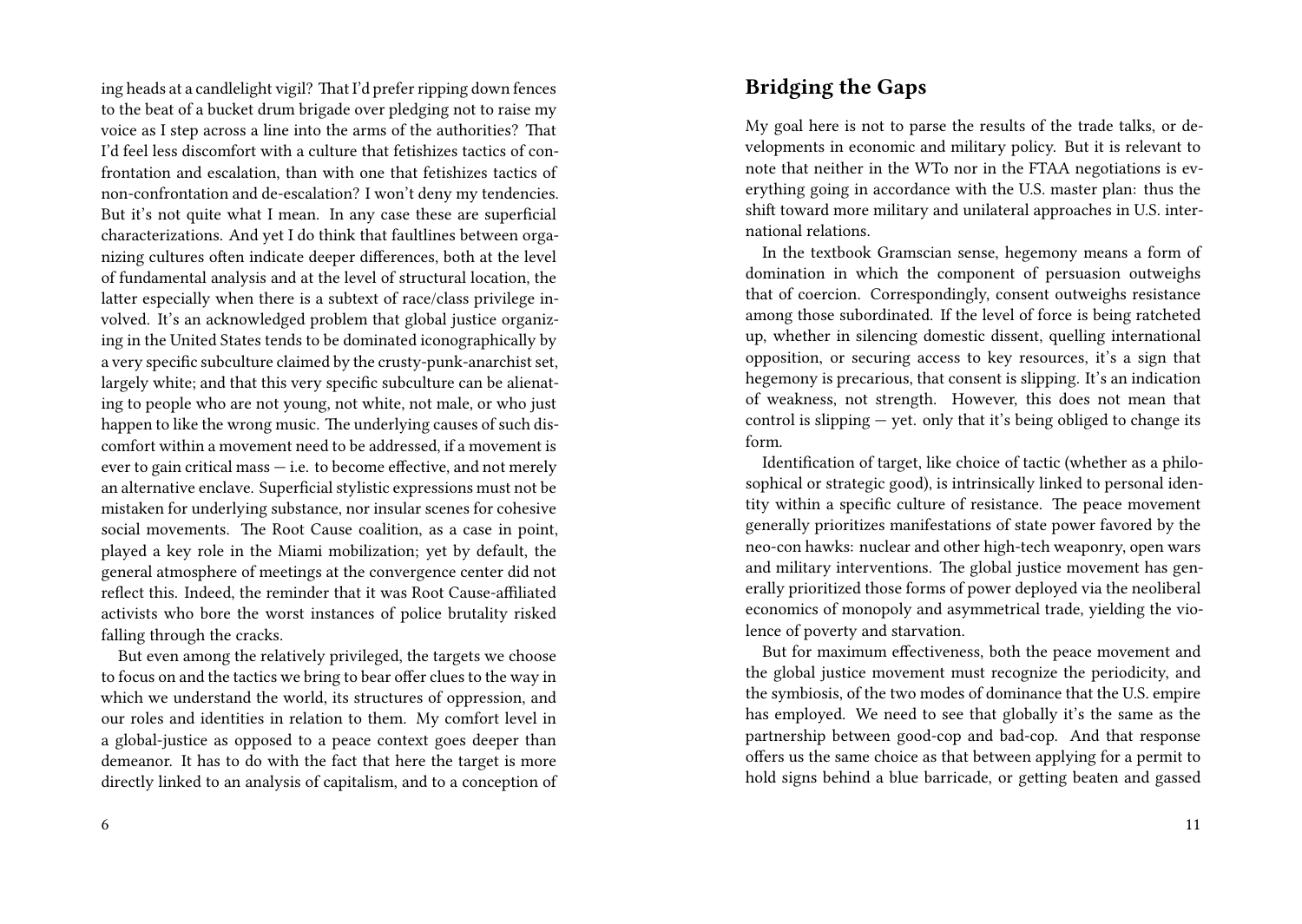Similarly, at the previous day's action, several hundred of those targeted as the most "radical" were detained en masse and never made it to the morning rallying point.

And yet it wasnot just because of policing that we fell short of the critical mass to implement the ambitious goal of breaching the security fence around the conference center. of those who made it to the action, there simply were not enough people prepared to hold a line, let alone to advance if it meant physical confrontation with the police. The majority was willing to melt back obediently when the cops instructed them to leave an intersection, consoling themselves with a street party on a neighboring block. Later that day, after a permitted though tightly constrained labor march, the police routed the regrouped "radicals" with tear gas and rubber bullets. We had only the excuse of outrageously disproportionate physical force to assuage our pride as we retreated amid what felt was utter failure to achieve any concrete, immediate goals.

In Cancun, we not only had room to move, we also had a potential critical mass of those willing to act decisively. Twice, diverse groups of people managed to take down large sectors of the security fence, with minimal police interference. Yet at a critical moment on the second occasion, the rising energy was dissipated into speeches instead of a plunge en masse through the gap. I have my own theories on how and why this happened; suffice it here to say that wherever you are, it seems that critical mass is as much a function of attitude as of gross numbers. How many people does it take to generate enough energy? And to channel it effectively? Fewer, if each individual is fully committed and empowered. The way to change that is directly related to questions of communication, dialogue and mutual intelligibility between protest cultures.

the state as an essentially violent institution, rather than a welfare provider whose war-making is an aberration. In any case, a large component of this anti-war movement — as opposed to the ongoing, self-identified peace movement — was the global justice movment. Hence the instant shift from anti-IMF/World Bank to antiwar messaging in mobilizations dating from September 12, 2001 in New York City. Hence the recognizable ambience of the several days of chaos that engulfed San Francisco when the invasion was declared on March 19, 2003. Hence the continued emphasis by protesters on corporate profiteering by the likes of Bechtel, KBR/ Halliburton, Carlyle, ExxonMobil, and ChevronTexaco.

But that was not the whole picture of a peace demo. Churches and faith-based organizations naturally have a long tradition of opposition to war in all its forms, in which political economy is often beside the point. They also have a long tradition of missionary work, which has all too often meant paternalistic charity paid for with cultural imperialism. Too, moderate democrats, liberals, intellectuals, and patriotic Americans could make a strong case against this war: as financial idiocy, as geopolitical blunder, as violation of the nationos founding principles. In other words, they could make a rational case that this war was and is against national self-interest. Similarly, some of the unions who oppose the WTO, NAFTA and the FTAA do so not out of any objection to capitalism, but because they very rationally deduce that the results are detrimental to their competitive advantage.

Indeed, more than once in articles and letters to editors last year I heard "respectable" protesters register distaste for fringe extremists who, by bringing lefty rhetoric into it, threated to discredit the entire upsurge of popular anti-war feeling. True, in some cases they were talking about International ANSWER, whose sketchy crypto-Stalinism I'm as eager to disavow as are moderates. Nevertheless the point is just as applicable to others tarred with the radical brush. But war is not bad just because Jesus and Gandhi did not like violence, or because it is not what's best for America.